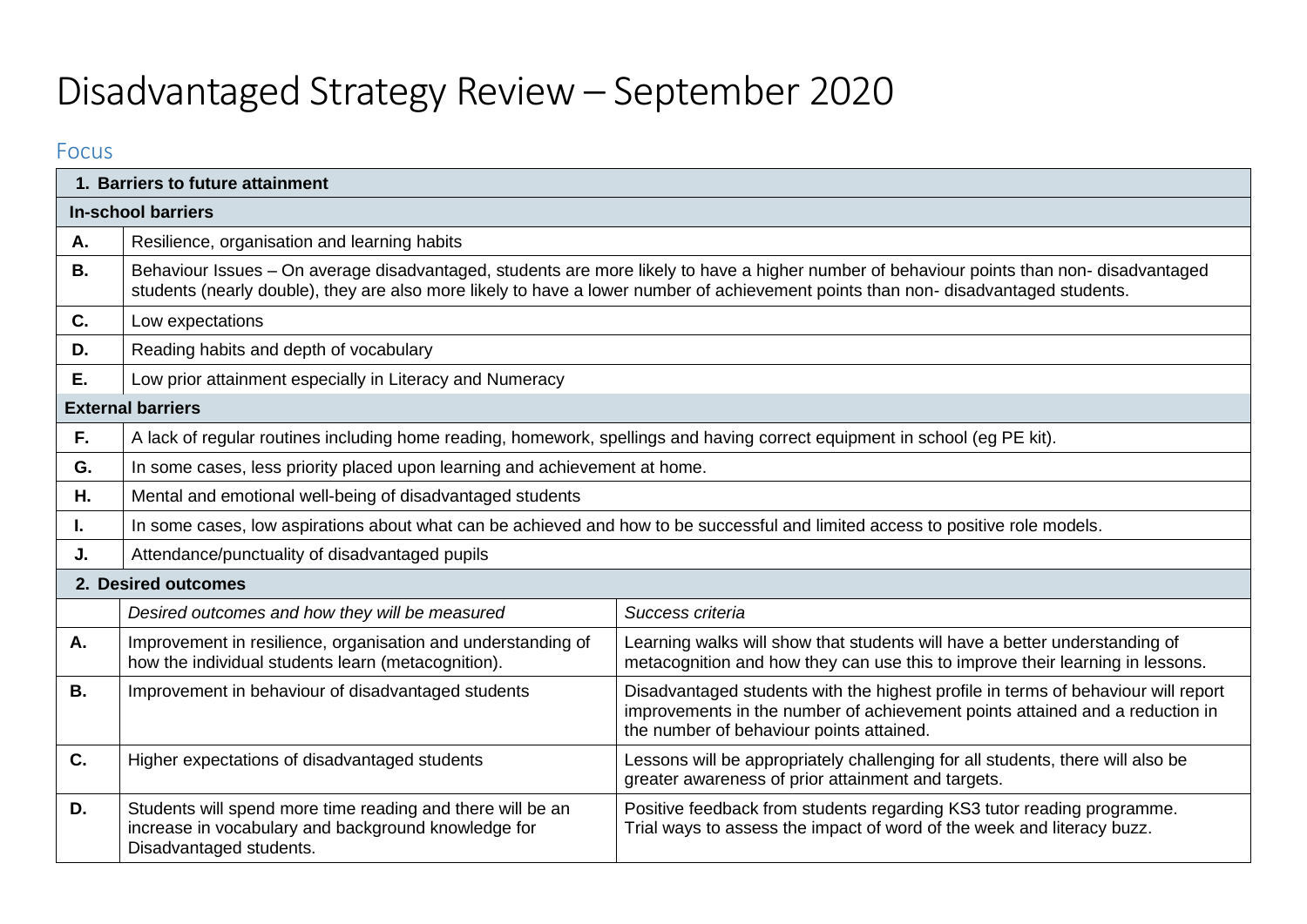| Е. | Increased progress of students with low prior attainment                                      | Tracking of KS3 students shows disadvantaged students with low prior attainment<br>making higher than expected progress, therefore improvements in NRSS scores<br>for Reading and Maths. |
|----|-----------------------------------------------------------------------------------------------|------------------------------------------------------------------------------------------------------------------------------------------------------------------------------------------|
| F. | Improved attitude to homework & students will bring correct<br>equipment to lessons.          | There will be an improvement in the ATH levels and a reduction in behaviour<br>points for equipment for disadvantaged students.                                                          |
| G. | Improved status of learning and achievement for<br>disadvantaged students                     | A greater proportion of disadvantaged students will be at the top end of the CTL<br>scale and be invited to celebration events.                                                          |
| H. | Disadvantaged students will have access to resources to help<br>deal with stress and anxiety. | Students will know where to go and how to access help and support.                                                                                                                       |
|    | Improvement in the aspirations of disadvantaged students.                                     | Greater number of disadvantaged students will apply for sixth form to do A levels.                                                                                                       |
| J. | Improved attendance rates for disadvantaged students                                          | Gap between disadvantaged and non-disadvantaged will reduce in terms of<br>attendance.                                                                                                   |

# 2. Approach

## • **Quality of teaching for all**

| Action                                                                                                                 | Chosen Approach                                                                                                                                                                                                                                 | <b>Quality Assurance</b>                                                                                                                                                                                                                            | <b>Staff Lead</b>                                                                                                      | Progress/Milestones                                                                                                                                                                                                                                                                                                                                                                                                                                                                                                                                                                                                      |
|------------------------------------------------------------------------------------------------------------------------|-------------------------------------------------------------------------------------------------------------------------------------------------------------------------------------------------------------------------------------------------|-----------------------------------------------------------------------------------------------------------------------------------------------------------------------------------------------------------------------------------------------------|------------------------------------------------------------------------------------------------------------------------|--------------------------------------------------------------------------------------------------------------------------------------------------------------------------------------------------------------------------------------------------------------------------------------------------------------------------------------------------------------------------------------------------------------------------------------------------------------------------------------------------------------------------------------------------------------------------------------------------------------------------|
| Quality first teaching<br>- improvement of<br>uptake of CPD in staff<br>body.                                          | CPD to be more focussed on six<br>clear teaching and learning<br>principles:<br>Subject knowledge<br>Challenge/High Expectation<br><b>Modelling</b><br>Review/Retrieval<br>Questioning<br>Feedback<br>(subject knowledge in<br>department time) | Clear expectations will be<br>provided.<br>Each team to have template<br>structure of what to include in<br>their session. This includes:<br><b>Current Research</b><br>Core Principles<br>The why?<br><b>Worked Examples</b><br>The bigger picture | Each area led by 2<br>members of staff as<br>research leads.<br>Overseen by SLT (F<br>Hubbard, K Abbott and T<br>Legg) | Launched in September 2020, staff were asked to refresh<br>their knowledge of the learning principles and then select<br>one area as a focus for their research questions. Initial<br>meetings were held with research groups to discuss ideas and<br>start the projects. Unfortunately in some cases the action<br>research was made difficult due to COVID but this will remain<br>a feature of CPD into 2021/22<br>The 6 teaching principles continue to be the focus for<br>learning walks and department observations. This ensures<br>consistency and provides an opportunity for focused WWW<br>and EBI feedback. |
| PP team to have a<br>clear understanding<br>of the provision for<br>disadvantaged<br>students at a<br>classroom level. | Lesson observations and learning<br>walks carried out by the team<br>responsible for Pupil Premium<br>provision.                                                                                                                                | Staff (all) training centred around<br>the disadvantaged will take place:<br>PD days<br>After school CPD<br><b>ITT</b><br>New staff conference                                                                                                      | K Abbott & PP team                                                                                                     | Information was disseminated during PD days and ITT.<br>Limited opportunity for learning walks due to COVID and so<br>will be a focus for 2021/22.                                                                                                                                                                                                                                                                                                                                                                                                                                                                       |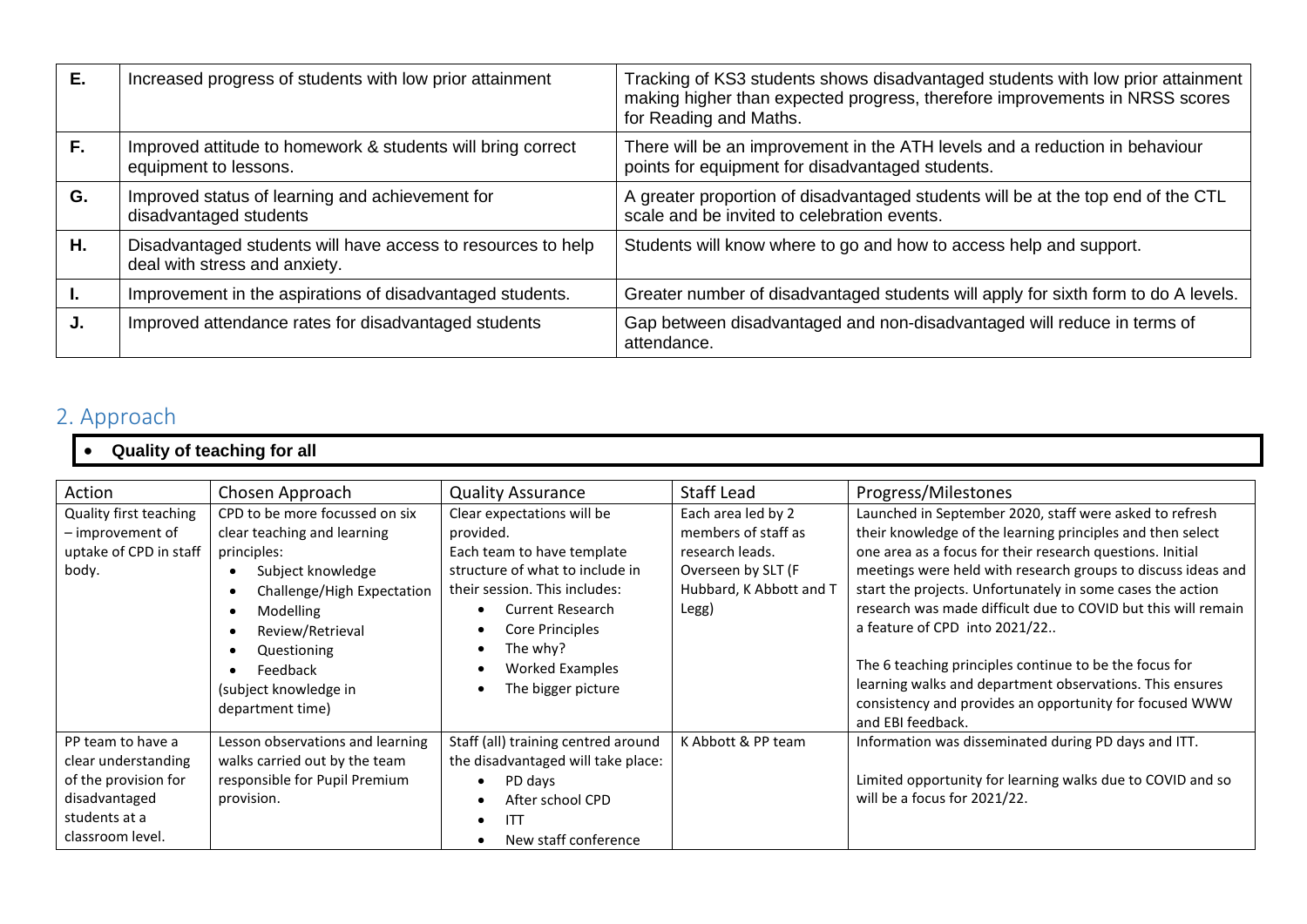|                                                                                                     |                                                                                                                                                                                                                                                                                                                                                                                                                                                                                                                                                  | Planned learning walks.                                                                                                                                                                                                  |                                                                          |                                                                                                                                                                                                                                                                                                                                                                                                                                                                                                                                                                                                                                                                                                |
|-----------------------------------------------------------------------------------------------------|--------------------------------------------------------------------------------------------------------------------------------------------------------------------------------------------------------------------------------------------------------------------------------------------------------------------------------------------------------------------------------------------------------------------------------------------------------------------------------------------------------------------------------------------------|--------------------------------------------------------------------------------------------------------------------------------------------------------------------------------------------------------------------------|--------------------------------------------------------------------------|------------------------------------------------------------------------------------------------------------------------------------------------------------------------------------------------------------------------------------------------------------------------------------------------------------------------------------------------------------------------------------------------------------------------------------------------------------------------------------------------------------------------------------------------------------------------------------------------------------------------------------------------------------------------------------------------|
| A more consistent<br>approach to<br>behaviour issues that<br>impact learning<br>outcomes across the | A new behaviour policy will be<br>introduced in September 2019<br>across all year groups.<br>Main points include:<br>Greater emphasis on positive                                                                                                                                                                                                                                                                                                                                                                                                | PP review to be scheduled.<br>Staff (all) training centred on the<br>new behaviour policy.<br>Student assemblies so that all<br>students understand the<br>expectations.                                                 | L Warfield<br>C Finch (behaviour)<br>PP Team (monitoring &<br>mentoring) | Behaviour management strategy continued to be embedded.<br>Staff given more training in PD days and ITT.<br>Emphasis on consistency as well as use of subject detentions<br>for homework etc.                                                                                                                                                                                                                                                                                                                                                                                                                                                                                                  |
| whole school.                                                                                       | rewards reflecting 3B's<br>'Onsite, Out of sight' policy in<br>$\bullet$<br>regards to mobile phones.<br>On the day detentions for<br>$\bullet$<br>both serious behaviour (red<br>card) and LLD (yellow card).<br>Attendance will be<br>monitored at the gate and<br>free time removed.<br>Greater focus on uniform<br>$\bullet$<br>and equipment<br>infringements                                                                                                                                                                               | Half-termly monitoring of<br>behaviour and achievement<br>points as well as attendance for<br>Disadvantaged students.<br>Identification of students that<br>need mentoring and appropriate<br>targets put into place.    |                                                                          | Data will be used in 2021-22 to ensure that these approaches<br>are having a positive impact.<br>Focus during lockdown on remote learning engagement with<br>staff giving weekly/fortnightly data for students. Data was<br>collated and Commnications were made to students &<br>parents:<br>Excellent - letters of praise & amazon voucher<br>$\bullet$<br>Good - letters of praise and encouragement<br>Needs improvement - phone calls home by tutor or<br>member of staff and short term engagement targets<br>set (this was recorded in the meeting notes section<br>on Edukey)<br>Not engaging - followed up by HOY & attendance<br>team, invited into school as 'vulnerable' learners. |
| Better understanding<br>among the staff of<br>the Pupil Premium/<br>Disadvantaged<br>group)         | PP team to create a method that<br>clearly displays information<br>regarding the PP/Disadvantaged<br>pupil group. This will include:<br>Information on<br>$\bullet$<br>socio/economic background<br>of student that would<br>provide insight<br>Transparency of where PP<br>funding is being spent<br>Comments from staff and the<br>$\bullet$<br>students themselves<br>regarding welfare, home-life,<br>behaviour etc as well as<br>attitude to learning<br>Suggested strategies for<br>$\bullet$<br>working with more<br>challenging students | Creation of system for monitoring<br>& tracking.<br>Appropriate guidance for staff to<br>ensure completion is effective &<br>timely.<br>Transfer of funds to departments<br>only after information has been<br>recorded. | PP Team - K Abbott, J<br>Coles and C Leak                                | Provision mapper was rolled out to staff so they were able to<br>find their PP students quickly and view key information.<br>Interventions were added to provision mapper for any<br>students in receipt.<br>The tracking and monitoring of interventions was hampered<br>by COVID so this will be an area to further develop in<br>2021/22.                                                                                                                                                                                                                                                                                                                                                   |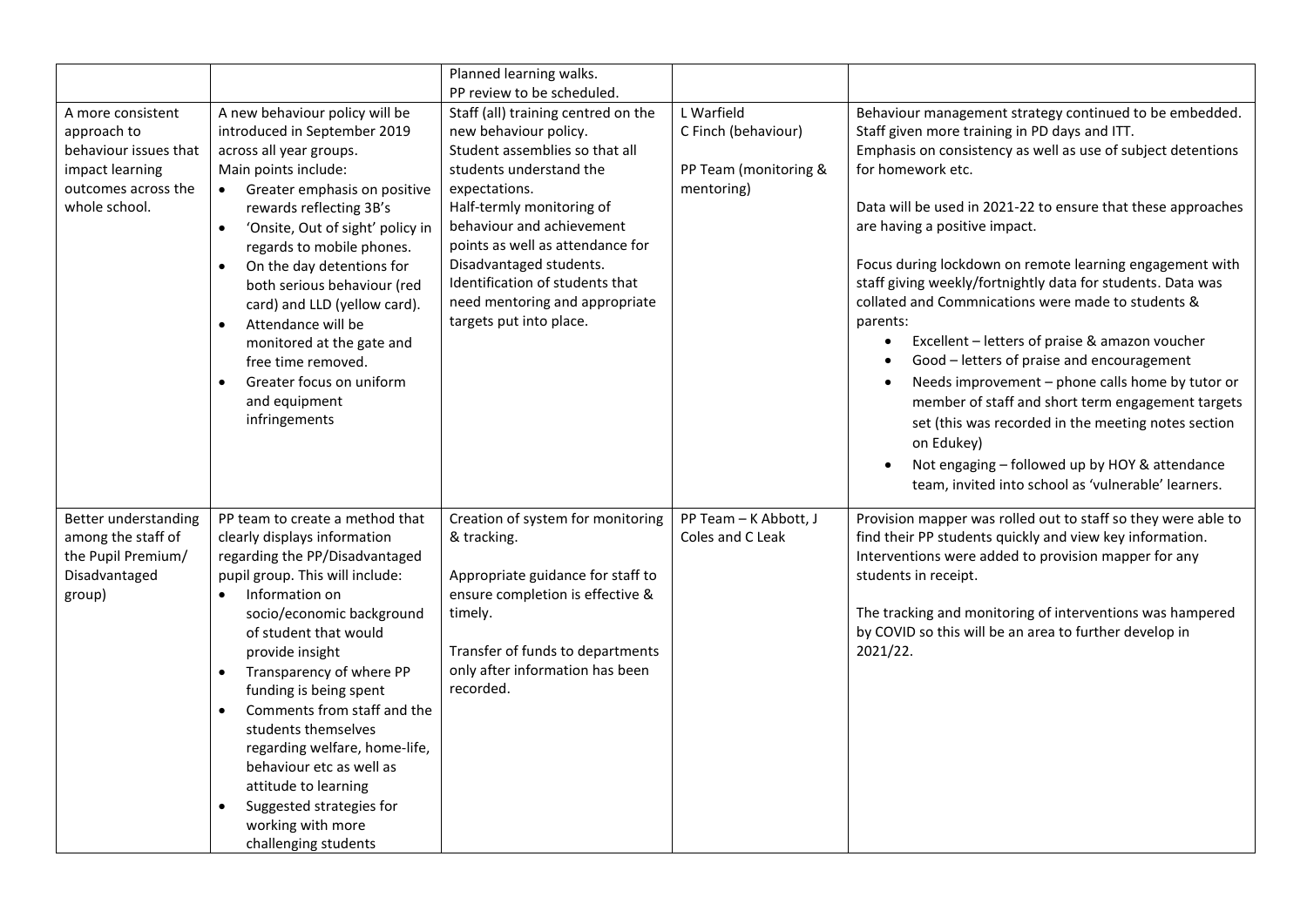| DD ·<br>' team to provide training to all |  |  |
|-------------------------------------------|--|--|
| staff.                                    |  |  |

| ----<br>$\mathbf{u}$<br>___<br>nor<br>. .<br>.<br>-- |
|------------------------------------------------------|
|                                                      |

| Action                                                                              | Chosen Approach                                                                                                                                                                                                                                                                                                                                        | <b>Quality Assurance</b>                                                                                                                                                                                                                                                                                                                                             | <b>Staff Lead</b>             | Progress/Milestones                                                                                                                                                                                                                                                                                                                                                                                                                                                                                                                                                                                                                                                                                                                                                                                                                                                                                                                                                                                                                                                                                                                                                                  |
|-------------------------------------------------------------------------------------|--------------------------------------------------------------------------------------------------------------------------------------------------------------------------------------------------------------------------------------------------------------------------------------------------------------------------------------------------------|----------------------------------------------------------------------------------------------------------------------------------------------------------------------------------------------------------------------------------------------------------------------------------------------------------------------------------------------------------------------|-------------------------------|--------------------------------------------------------------------------------------------------------------------------------------------------------------------------------------------------------------------------------------------------------------------------------------------------------------------------------------------------------------------------------------------------------------------------------------------------------------------------------------------------------------------------------------------------------------------------------------------------------------------------------------------------------------------------------------------------------------------------------------------------------------------------------------------------------------------------------------------------------------------------------------------------------------------------------------------------------------------------------------------------------------------------------------------------------------------------------------------------------------------------------------------------------------------------------------|
| Better provision for<br>the management of<br>mental health issues<br>within school. | School to employ two Emotional<br><b>Literacy Support Assistants</b><br>(ELSAs) from Sept 2019<br>They will meet with students who<br>suffer from mental health issues<br>that affect their learning, such as<br>anxiety. They will also be trained<br>mental health first aiders and will<br>have a designated place of<br>contact within the school. | Meeting with SSO's to identify<br>Disadvantaged students from<br>each year group that will need<br>ELSA support.<br>Tracking of this support via the<br>PP database. Identification of the<br>amount and type of support<br>given as well as any subsequent<br>referral.                                                                                             | R Coe/T Rush<br>S. Peckham    | Whole school approach to positive mental health further<br>developed and embedded across the school.<br>6 strands of wellbeing were introduced to the whole school<br>community (shared with students, parents and carers in<br>Spring 2021 via virtual podcasts). The embedding of these<br>strands into life and learning will continue in 2021-22.<br>Assemblies (virtual) used to pass on key areas of information.<br>Approach woven into pastoral, PSHE and whole school<br>culture.                                                                                                                                                                                                                                                                                                                                                                                                                                                                                                                                                                                                                                                                                           |
| Improved reading<br>levels for LPA (Low<br>Prior Attainment)<br>students.           | Breakfast/Afternoon tea club for<br>reading<br>These will be open to all students<br>to encourage in reading<br>homework participation.<br>However, LPA students will be<br>specifically invited.<br>Students paired with 6 <sup>th</sup> formers,<br>parent helpers etc. to encourage<br>group/paired reading.                                        | Letters home to parents inviting<br>LPA students.<br>Monitoring of attendance & of<br>accelerated reader accounts to<br>ensure that students are reading<br>regularly and making appropriate<br>book choices.<br>Regular testing using STAR<br>assessment to monitor progress.<br>Helpers will be given literacy<br>training to encourage<br>comprehension dialogue. | PP Team & Learning<br>support | Interventions outside of normal school hours could not take<br>place until the summer term. However, when the did start<br>there was brilliant take-up with Year 7s, who have since<br>enquired about it continuing in Year 8 and when it will start.<br>For example, at the beginning of the initiative we received<br>the following email from a Year 7 parent: 'Charlie is dyslexic<br>and struggles with reading on his own but I have the usual<br>battle of him being a reluctant reader and embarrassed to go<br>to a group for this, so I would like him to come but he is a<br>little hesitant!' and he has since approached me (during Year<br>8) about when it will be starting up again. He was so keen and<br>read aloud every week.<br>TAs were trained for the book clubs so they could lead small<br>group reading sessions and assess comprehension and<br>understanding through appropriate questioning techniques.<br>Y7 Urgent Intervention - extra literacy, removed from MFL<br>Intervention. For the students who attended additional<br>literacy for the whole of the academy year (including during<br>lockdown) we generally saw an increase in STAR score |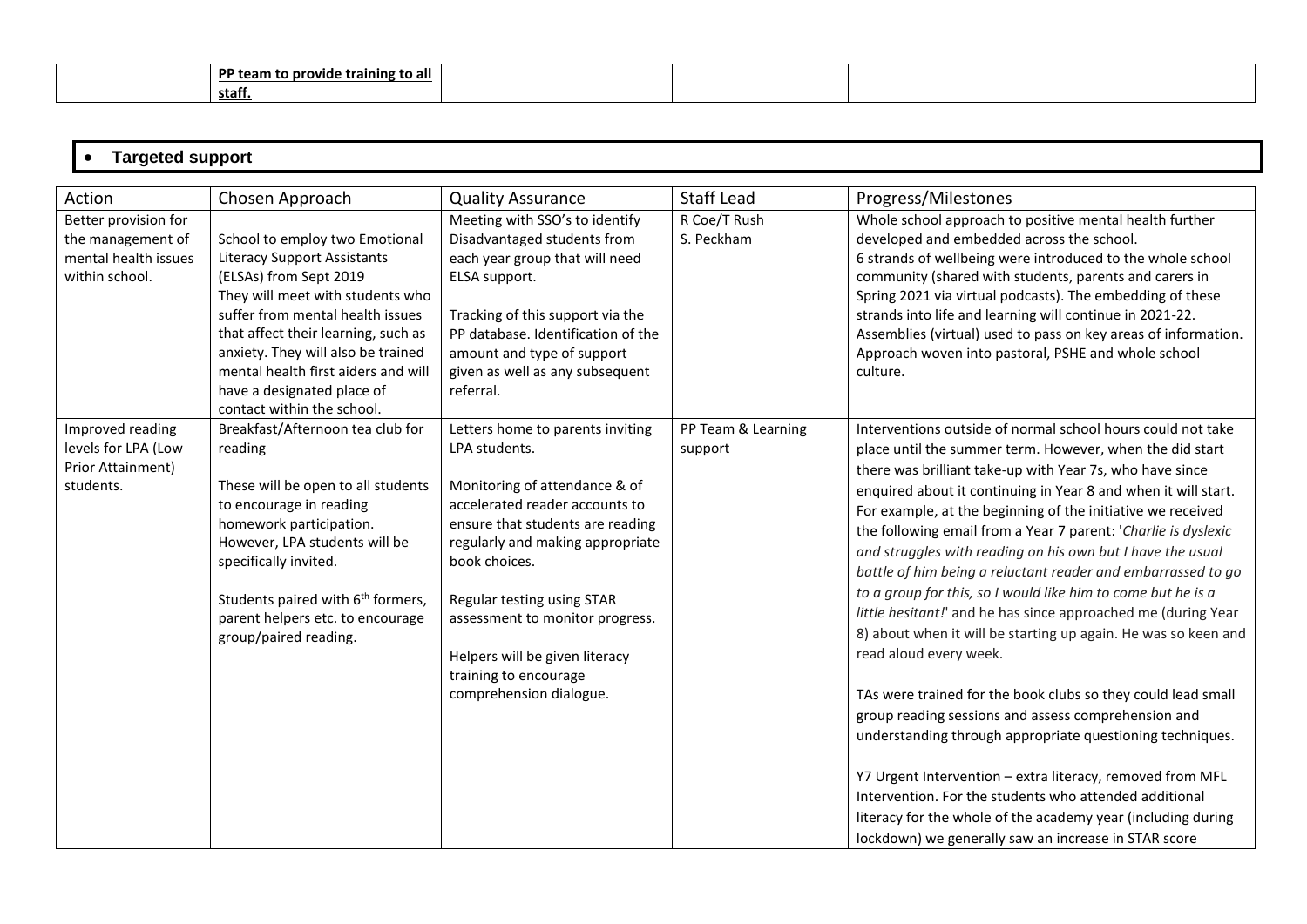| Improved literacy for<br>Employment of KS2 trained<br>English intervention coordinator<br>teacher to lead interventions for<br>LPA students.<br>to be appointed.<br>Extra Literacy and numeracy for<br>year 7 and 8 as well as year 9<br>KS2 trained teacher to be<br>English.<br>appointed.<br>Fortnightly meetings to plan and<br>Students identified as being<br>Urgent Intervention and<br>structure intervention work.<br>Intervention in the Star Reading<br>test will be removed from MFL<br>Monitoring of data track<br>and will attend extra literacy.<br>progress. Extra Star assessments<br>where appropriate.<br>Meetings with PP team every half<br>term to monitor progress. | between September and March. The most positive was a<br>10m increase in reading age.<br>Intervention - intervention session run by LH & LA once a<br>week during registration. In the summer term, we moved to<br>this being overseen by LA with TAs doing 1:1 reading<br>interventions with students. This was generally positive with<br>year seven students with more students engaging with texts<br>and quizzing more regularly. TAs reported that they saw an<br>improvement in confidence amongst the students and many<br>were able to use this as an opportunity to foster an interest<br>in reading or link reading to their other interests.<br>6 <sup>th</sup> form electives, DofE helpers etc. Did not go ahead due to<br>COVID - this will be implemented in 2021/22.<br>Intervention team.<br>Literacy homework groups open for PP pupils who are not in<br>literacy normally but can be referred there by their English<br>PP team<br>teacher for additional support. When covid arrangement<br>allow. This was started with year 9s but not well attended<br>Learning support<br>and difficult due to covid measures. We would like to set this<br>up as a breakfast club in 21/22 academic year.<br>Year 7 & 8 FSM students selected and were given two books<br>from their ZPD. As access to the library was restricted, this<br>was a good way to ensure that students started the year with<br>the required reading books. Later in the year we purchased<br>am eBook subscription so that students had access to a<br>greater variety of titles as well as audio books.<br>Unfortunately, trips could not go ahead due to COVID and<br>there was a limited opportunity to track cultural capital<br>opportunities. However we Set up email groups for PP<br>students in each year group (these will need to updated in<br>September). Cultural capitol email were sent to PP students<br>during lockdown to suggest activities to broaden and enrich<br>their time at home.<br>During COVID locakdown |
|--------------------------------------------------------------------------------------------------------------------------------------------------------------------------------------------------------------------------------------------------------------------------------------------------------------------------------------------------------------------------------------------------------------------------------------------------------------------------------------------------------------------------------------------------------------------------------------------------------------------------------------------------------------------------------------------|------------------------------------------------------------------------------------------------------------------------------------------------------------------------------------------------------------------------------------------------------------------------------------------------------------------------------------------------------------------------------------------------------------------------------------------------------------------------------------------------------------------------------------------------------------------------------------------------------------------------------------------------------------------------------------------------------------------------------------------------------------------------------------------------------------------------------------------------------------------------------------------------------------------------------------------------------------------------------------------------------------------------------------------------------------------------------------------------------------------------------------------------------------------------------------------------------------------------------------------------------------------------------------------------------------------------------------------------------------------------------------------------------------------------------------------------------------------------------------------------------------------------------------------------------------------------------------------------------------------------------------------------------------------------------------------------------------------------------------------------------------------------------------------------------------------------------------------------------------------------------------------------------------------------------------------------------------------------------------------------------------------------------|
|--------------------------------------------------------------------------------------------------------------------------------------------------------------------------------------------------------------------------------------------------------------------------------------------------------------------------------------------------------------------------------------------------------------------------------------------------------------------------------------------------------------------------------------------------------------------------------------------------------------------------------------------------------------------------------------------|------------------------------------------------------------------------------------------------------------------------------------------------------------------------------------------------------------------------------------------------------------------------------------------------------------------------------------------------------------------------------------------------------------------------------------------------------------------------------------------------------------------------------------------------------------------------------------------------------------------------------------------------------------------------------------------------------------------------------------------------------------------------------------------------------------------------------------------------------------------------------------------------------------------------------------------------------------------------------------------------------------------------------------------------------------------------------------------------------------------------------------------------------------------------------------------------------------------------------------------------------------------------------------------------------------------------------------------------------------------------------------------------------------------------------------------------------------------------------------------------------------------------------------------------------------------------------------------------------------------------------------------------------------------------------------------------------------------------------------------------------------------------------------------------------------------------------------------------------------------------------------------------------------------------------------------------------------------------------------------------------------------------------|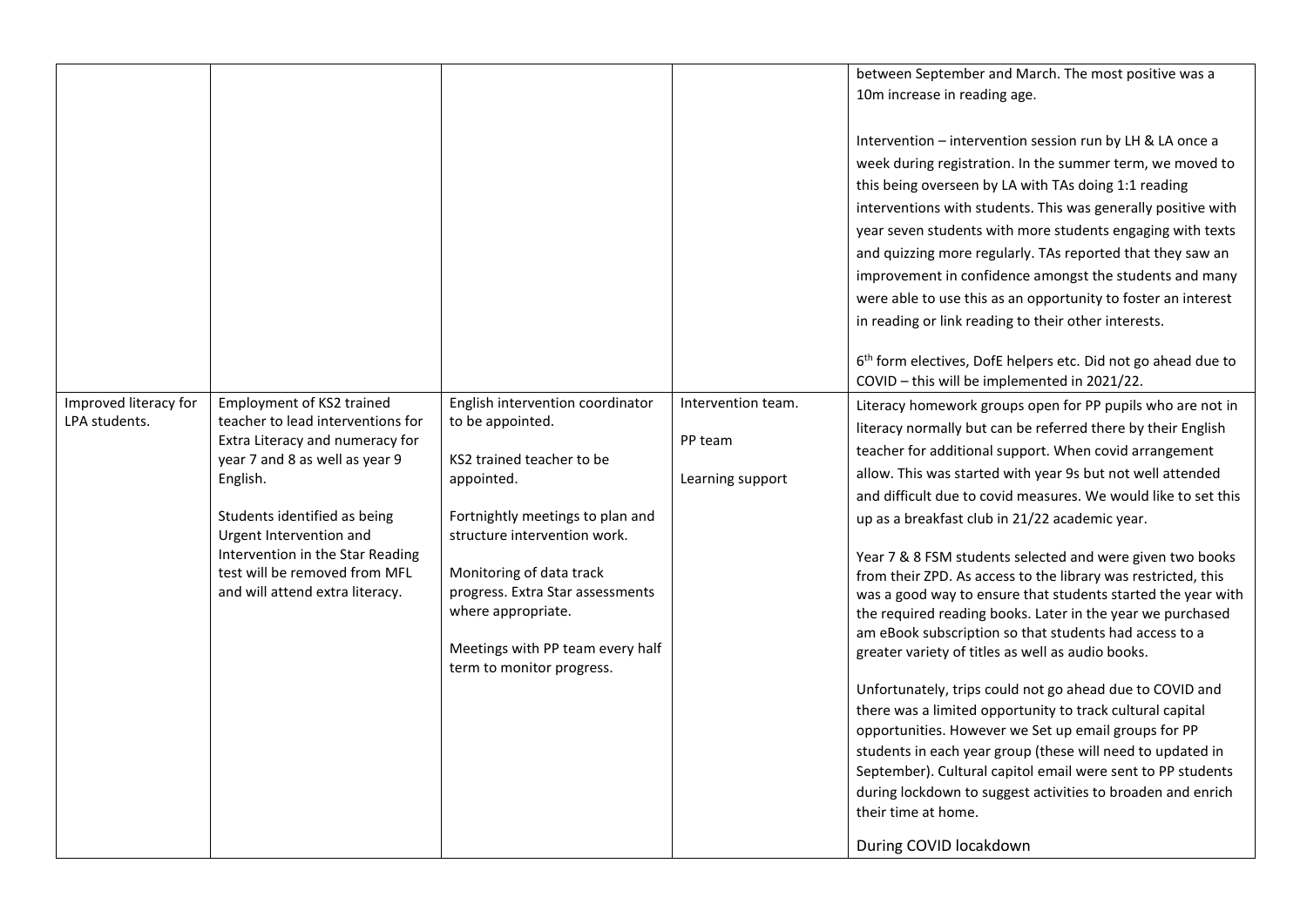|                                                                                             |                                                                                                                                                                                                                                                                                                                         |                                                                                                                                                                                                                                                                                                                              |                                            | TAs were assigned to students for a daily/weekly check<br>in for support. Teams use by TA to chat/phone call to<br>support any issues.<br>In 2021-22 a understanding & tracking of cultural<br>capital opportunities across the school and the<br>impact/inclusion of disadvantaged students. Start point<br>- questionnaire for all students September 2021.                                                                                                |
|---------------------------------------------------------------------------------------------|-------------------------------------------------------------------------------------------------------------------------------------------------------------------------------------------------------------------------------------------------------------------------------------------------------------------------|------------------------------------------------------------------------------------------------------------------------------------------------------------------------------------------------------------------------------------------------------------------------------------------------------------------------------|--------------------------------------------|--------------------------------------------------------------------------------------------------------------------------------------------------------------------------------------------------------------------------------------------------------------------------------------------------------------------------------------------------------------------------------------------------------------------------------------------------------------|
| Improved attendance<br>across disadvantaged<br>students.                                    | Employment of full time<br>attendance officer.                                                                                                                                                                                                                                                                          | Attendance officer will monitor<br>and celebrate attendance.<br>Implement new protocol for<br>lateness (in line with behaviour<br>policy)<br>New protocol for reporting<br>illness.<br>Parental guidance issued for<br>reporting absences and for<br>booking medical appointments.<br>PP team to access data and<br>monitor. | H Owen<br>Pastoral leaders<br>&<br>PP team | Attendance meetings held with Heather Owen to focus on PP<br>students. Lowered threshold to trigger attendance<br>interventions, now anyone that drops below 91% will be<br>discussed and appropriate measures put into place, where<br>appropriate. These meeting will be every half term and EWO<br>notes are supplied so we can keep track of the situation.<br>Please see HO notes as well as year group EWO notes for<br>specific data and information. |
| Improved parental<br>attendance at<br>parents evening and<br>other key events in<br>school. | Monitoring attendance at events<br>such as parents evening, using<br>sign in sheets.<br>Parents evening follow up -<br>discussion with PP parents to find<br>out reasons for any non-<br>attendance.<br>Check Parentmail before events<br>for sign up, contact parents to<br>see if they need support getting<br>there. | Regular meetings to monitor<br>attendance.<br>Sending of letters/contacting<br>parent by phone prior to event to<br>ensure awareness.<br>Taxi's for parents that do not<br>have transportation methods<br>available.                                                                                                         | PP team<br>Pastoral Team                   | Due to COVID there were no in person events held at the<br>school. Parents evening were all virtual as were open<br>evenings and information evenings.<br>2021-22 - introduce face to face information/tutor events as<br>we retain virtual subject parents evenings to balance this.                                                                                                                                                                        |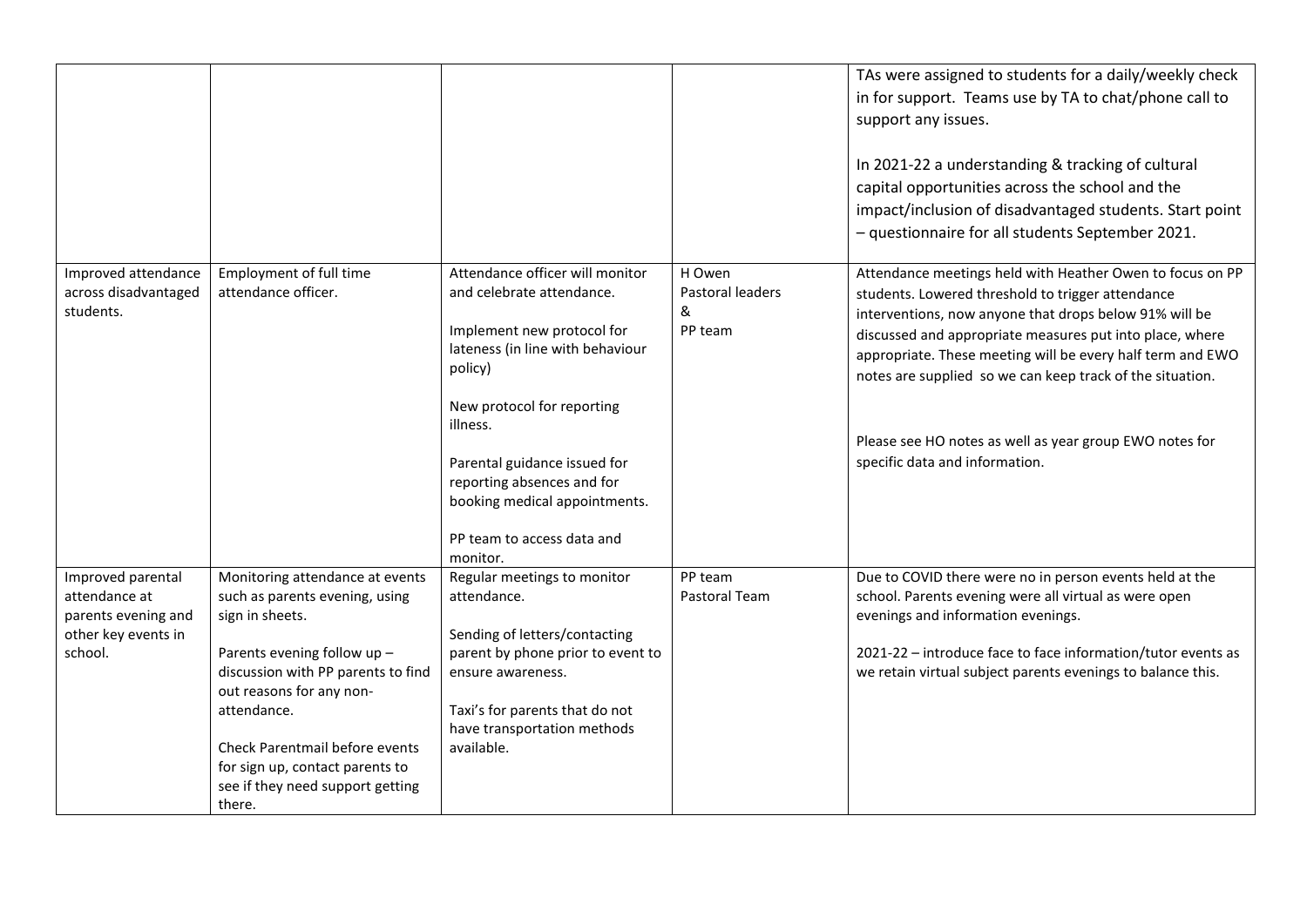#### • **Other approaches**

| Action                                                                                       | Chosen Approach                                                                                                                                                                                                                                                           | <b>Quality Assurance</b>                                                                                                                                                                                                                      | <b>Staff Lead</b>                                                | Progress/Milestones                                                                                                                                                                                                                                                                                                                                                                                                                                                                                                                                                                                                                                      |
|----------------------------------------------------------------------------------------------|---------------------------------------------------------------------------------------------------------------------------------------------------------------------------------------------------------------------------------------------------------------------------|-----------------------------------------------------------------------------------------------------------------------------------------------------------------------------------------------------------------------------------------------|------------------------------------------------------------------|----------------------------------------------------------------------------------------------------------------------------------------------------------------------------------------------------------------------------------------------------------------------------------------------------------------------------------------------------------------------------------------------------------------------------------------------------------------------------------------------------------------------------------------------------------------------------------------------------------------------------------------------------------|
| Improve team<br>building, resilience<br>and communication<br>skills for new Year 7<br>forms. | Rock Climbing form bonding trip<br>for whole of year 7                                                                                                                                                                                                                    | Social integration of all students.<br>Improved team working across<br>the form groups.<br>Celebration and motivation<br>opportunities.                                                                                                       | G Boon & K Austen                                                | A trip at the beginning of the year was not possible due to<br>the COVID restrictions.<br>There were opportunities for forms to contribute to the<br>house system through house points, reading points etc.<br>Sports days did go ahead and was the first real chance to mix<br>with the rest of the year/school.<br>A year group trip to Pleasurewood Hills went ahead in July<br>2021 and PP students were offered financial support where<br>needed to pay for this. Students were transported in form<br>groups and it gave the forms and year group as a whole a<br>chance to celebrate a successful year.                                          |
| Modify homework<br>practices in Year 7 to<br>encourage literacy<br>and numeracy.             | Centralised homework for year 7:<br>Reading<br>$\bullet$<br>Literacy<br>Maths                                                                                                                                                                                             | In the past there has been<br>discrepancies in the amount of<br>homework set for students<br>depending on their<br>teachers/groups. This will help to<br>ensure consistency as well as<br>allow for a smoother transition<br>from KS2 to KS3. | T Legg<br>HOD's<br>Pastoral team                                 | From September 2020, we moved to all subjects setting<br>homework right from the start of the year. This helped to<br>establish good homework habits and organisation skills early<br>in the year. This was very important given the climate as the<br>students were already able to confidently utilise our online<br>learning tools when we had to move to remote learning.                                                                                                                                                                                                                                                                            |
| Improve reading in<br>Year 7 and give more<br>opportunity for<br>fluency.                    | More emphasis on reading<br>through the use of accelerated<br>reader and reading in form time.<br>Help provided from:<br>Peer mentors<br>$D$ of E<br>Sixth Form<br>Parents<br>Reading twice a week in form<br>time.<br>Reading every English lesson.<br>Reading homework. | Reading is required to access<br>knowledge. It is a fundamental<br>element to become a successful<br>learner and becomes increasingly<br>important as students get older.<br>Thinking Reading - James &<br>Dianne Murphy                      | E Lucas-Harness<br>K Abbott<br>C Scott<br>S Suett<br>Form tutors | Book boxes were set up for all Year 7 & 8 form rooms as the<br>library was not in use due to COVID. These boxes were<br>bespoke to the ZPD ranges of the individual forms, meaning<br>there were suitable books for everyone.<br>AR was monitored and rewards were given via SIMs for<br>number of books read, pass rate etc. At the end of the year<br>Waterstones vouchers were also given to the top 60 readers<br>across year 7 & 8.<br>Rewards were also given to those that attended reading club.<br>Register and read was rolled out across years 7 to 10<br>throughout the year with really positive feedback from form<br>tutors and students. |
| Increase the amount<br>of non-fiction reading<br>across the school.                          | Whole school wider reading<br>homework - non-fiction.                                                                                                                                                                                                                     | In the GCSE English curriculum<br>students need to read and<br>understand non-fiction. This is                                                                                                                                                | E Lucas-Harness<br>PP team<br>HOD's                              | Register and Read: purposeful, regular reading for form<br>groups. In action, forms were engaged in active discussion,<br>using various oracy strategies from the slides, to take part in                                                                                                                                                                                                                                                                                                                                                                                                                                                                |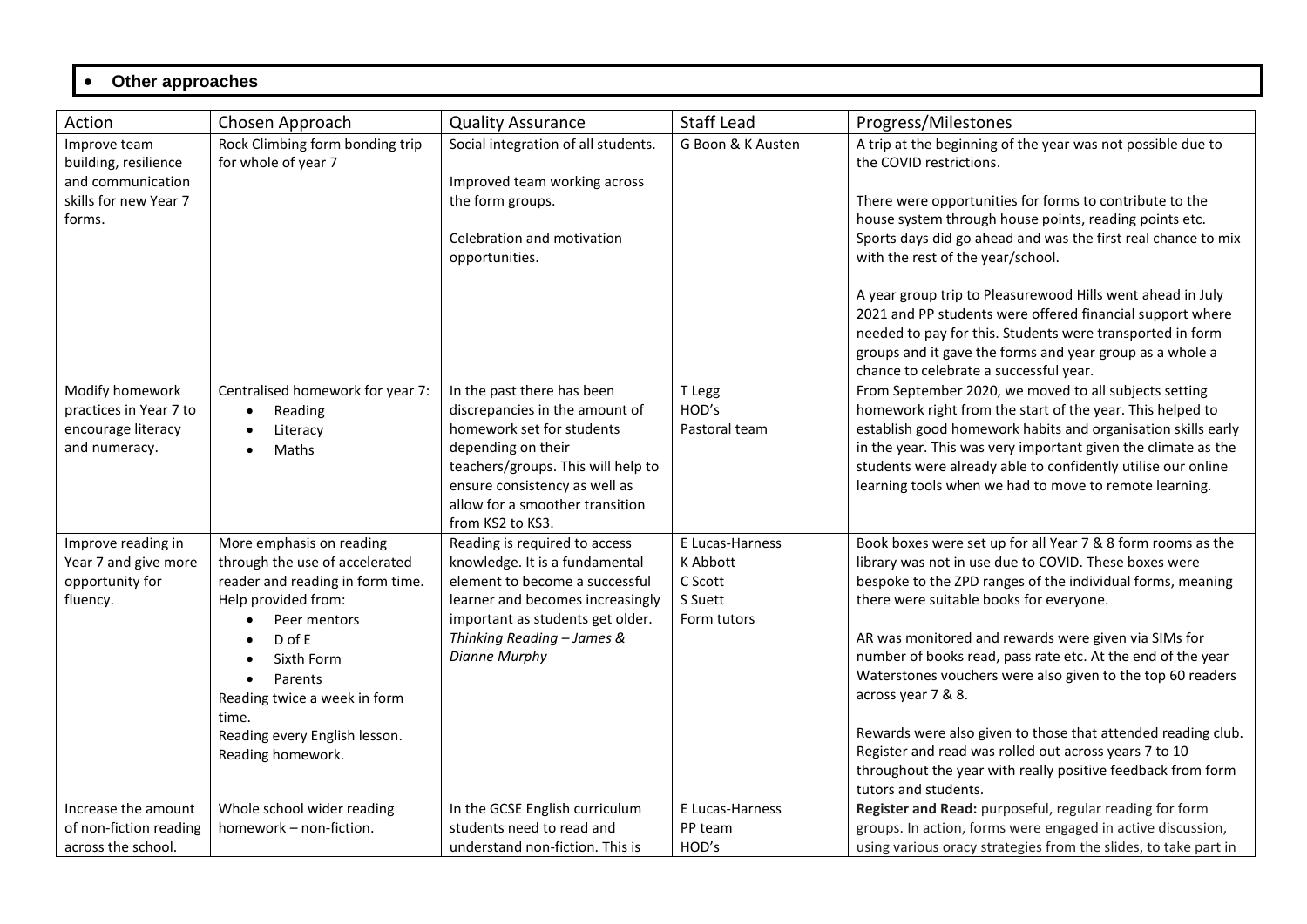|                                                                                   | Recapping of reading using 3<br>main techniques:<br>Summarise<br>$\bullet$<br>Make comparisons<br><b>Discussions</b>                                                                                             | the case for a number of other<br>courses too. Therefore, we need<br>to increase the opportunities for<br>students to have access to non-<br>fiction literature. This is also an<br>ideal opportunity to make links to<br>the real work and current affairs.<br>From KS2 SAT's question level<br>analysis, 3 skills were identified<br>as areas that our students need<br>to improve upon:<br>Summarise<br>Make comparisons<br>Discussions<br>These are also important skills<br>that will be needed across<br>multiple subjects. |                                                      | conversation/debate about texts they had never encountered<br>before. These reading strategies were then used much more<br>explicitly during English lessons, where pupils clearly<br>benefited from already having had experience of them. With<br>the Year 10 team, form tutors requested that the texts were<br>more subject-related. Once it had been adapted, form tutors<br>remarked on - and emailed to say - how successful this was: '/<br>was shocked at how many words my form didn't know<br>in the Dracula text. They really enjoyed applying the<br>'new' words to the images they produced.' Register and<br>Read is now used weekly across Year 7-10, with regular<br>feedback from staff about how it has sparked good<br>discussion. Year groups have benefited from it most when it<br>has been introduced to them early on.<br>AR challenges set and rewards awarded to students using the<br>SIMs reading awards. All set via Firefly.<br>English SOW updated to include a wider range of books and<br>resources from BAME authors as well as a greater selection of<br>non-fiction. |
|-----------------------------------------------------------------------------------|------------------------------------------------------------------------------------------------------------------------------------------------------------------------------------------------------------------|-----------------------------------------------------------------------------------------------------------------------------------------------------------------------------------------------------------------------------------------------------------------------------------------------------------------------------------------------------------------------------------------------------------------------------------------------------------------------------------------------------------------------------------|------------------------------------------------------|-----------------------------------------------------------------------------------------------------------------------------------------------------------------------------------------------------------------------------------------------------------------------------------------------------------------------------------------------------------------------------------------------------------------------------------------------------------------------------------------------------------------------------------------------------------------------------------------------------------------------------------------------------------------------------------------------------------------------------------------------------------------------------------------------------------------------------------------------------------------------------------------------------------------------------------------------------------------------------------------------------------------------------------------------------------------------------------------------------------|
| Improved<br>understanding and<br>increased parental<br>engagement in<br>literacy. | Year 7 parents evening for<br>literacy.<br>Parents information evening<br>(mid-September) - parentmail<br>request place & register:<br>Accelerated reader<br>Homework<br>Knowledge organisers<br>Literacy skills | Support parents to create a<br>regular routine and encourage<br>good homework habits, but be<br>cautious about promoting<br>direct parental assistance with<br>homework (particularly for older<br>children).<br>Parents can support their<br>children by encouraging them to<br>set goals, plan, and manage their<br>time, effort, and<br>emotions. This type of support<br>can help children to regulate<br>their own learning and will often<br>be more valuable than direct help<br>with homework tasks. (EEF)                | K Abbott<br>M Wheatley<br>E Lucas-Harness<br>C Scott | Literacy introduction delivered remotely with Year 7<br>Introduction evening talk.<br>Good AR engagement for Year 7. This will be monitored more<br>closely, and non-engagement followed up promptly with low<br>level interventions as a starting position for 2021/22.                                                                                                                                                                                                                                                                                                                                                                                                                                                                                                                                                                                                                                                                                                                                                                                                                                  |
| Improved                                                                          | Insight lectures                                                                                                                                                                                                 | Leaders take on or construct a                                                                                                                                                                                                                                                                                                                                                                                                                                                                                                    | C Scott                                              | JW worked closely with students in Year 11 and 6 <sup>th</sup> form to                                                                                                                                                                                                                                                                                                                                                                                                                                                                                                                                                                                                                                                                                                                                                                                                                                                                                                                                                                                                                                    |
| understanding of                                                                  | Work Experience                                                                                                                                                                                                  | curriculum that is ambitious and                                                                                                                                                                                                                                                                                                                                                                                                                                                                                                  | K Abbott                                             | discuss progression and career pathways with a huge number                                                                                                                                                                                                                                                                                                                                                                                                                                                                                                                                                                                                                                                                                                                                                                                                                                                                                                                                                                                                                                                |
| jobs/careers,                                                                     | Day in the world of work                                                                                                                                                                                         | designed to give all learners,                                                                                                                                                                                                                                                                                                                                                                                                                                                                                                    | PP Team                                              | of one-to-one interviews and meetings.                                                                                                                                                                                                                                                                                                                                                                                                                                                                                                                                                                                                                                                                                                                                                                                                                                                                                                                                                                                                                                                                    |
| pathways and                                                                      | Careers assemblies                                                                                                                                                                                               | particularly the most                                                                                                                                                                                                                                                                                                                                                                                                                                                                                                             | HOD's                                                |                                                                                                                                                                                                                                                                                                                                                                                                                                                                                                                                                                                                                                                                                                                                                                                                                                                                                                                                                                                                                                                                                                           |